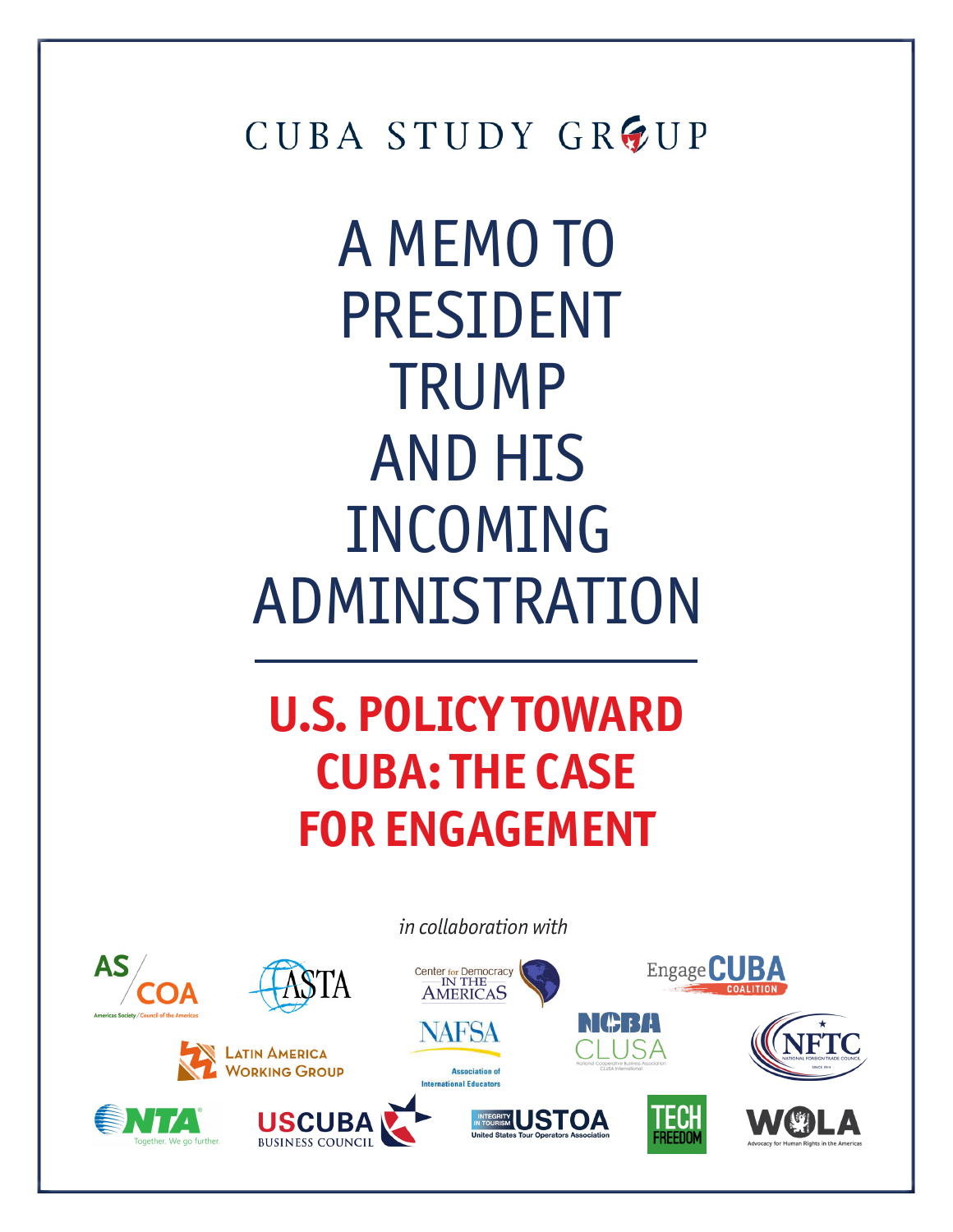**OP**the long process of restoring diplomatic, economic,<br>
political relations after fifty-three years of hostilitie<br>
isolation. Strategic modifications in travel and com<br>
regulations, coupled with government-to-governm<br>
ta n December 17, 2014, the United States and Cuba began the long process of restoring diplomatic, economic, and political relations after fifty-three years of hostilities and isolation. Strategic modifications in travel and commercial regulations, coupled with government-to-government significant improvements in our dealings with a traditional adversary.

The Trump administration will define its own approach to this and other complex foreign policy matters as it seeks to build an agenda that serves U.S. priorities. In doing so, we strongly encourage the administration to defer major policy shifts until it has carefully considered how U.S. interests would be best served in its relations with Cuba. We are confident that a close evaluation will confirm that constructive engagement—including the reduction of travel and commercial barriers—is the best strategy for supporting the Cuban people and boosting U.S. jobs and exports. Change inside Cuba on many metrics remains slow. Nonetheless, further progress toward normalization stands the best chance of improving security just off U.S. shores, reducing irregular migration, enhancing the management of U.S. borders, and encouraging continued, positive evolution inside the island.

**Therefore, we, as individuals and representatives of diverse organizations with a long-standing, nonpartisan interest in U.S.-Cuban affairs, call on President Trump to conduct a comprehensive review of the progress made in U.S.-Cuba relations.** 

To reflexively reverse course could have pernicious consequences for U.S. economic and foreign policy interests and the prospects of evolutionary change in Cuba. Past policies of isolation did not elicit internal reforms or lead to political opening. Furthermore, history shows that the Cuban people, not the government, tend to be the victims of state-to-state confrontation. Particularly in the wake of Fidel Castro's long-expected, but symbolically potent death, the potential negative repercussions of a dramatic aboutface—the danger of a reciprocal Cuban internal political and economic retrenchment—are all too real. The Trump administration's Cuba policy should be based on seizing opportunities to further advance vital U.S. national interests and carefully analyzing strategic risks. Important considerations include: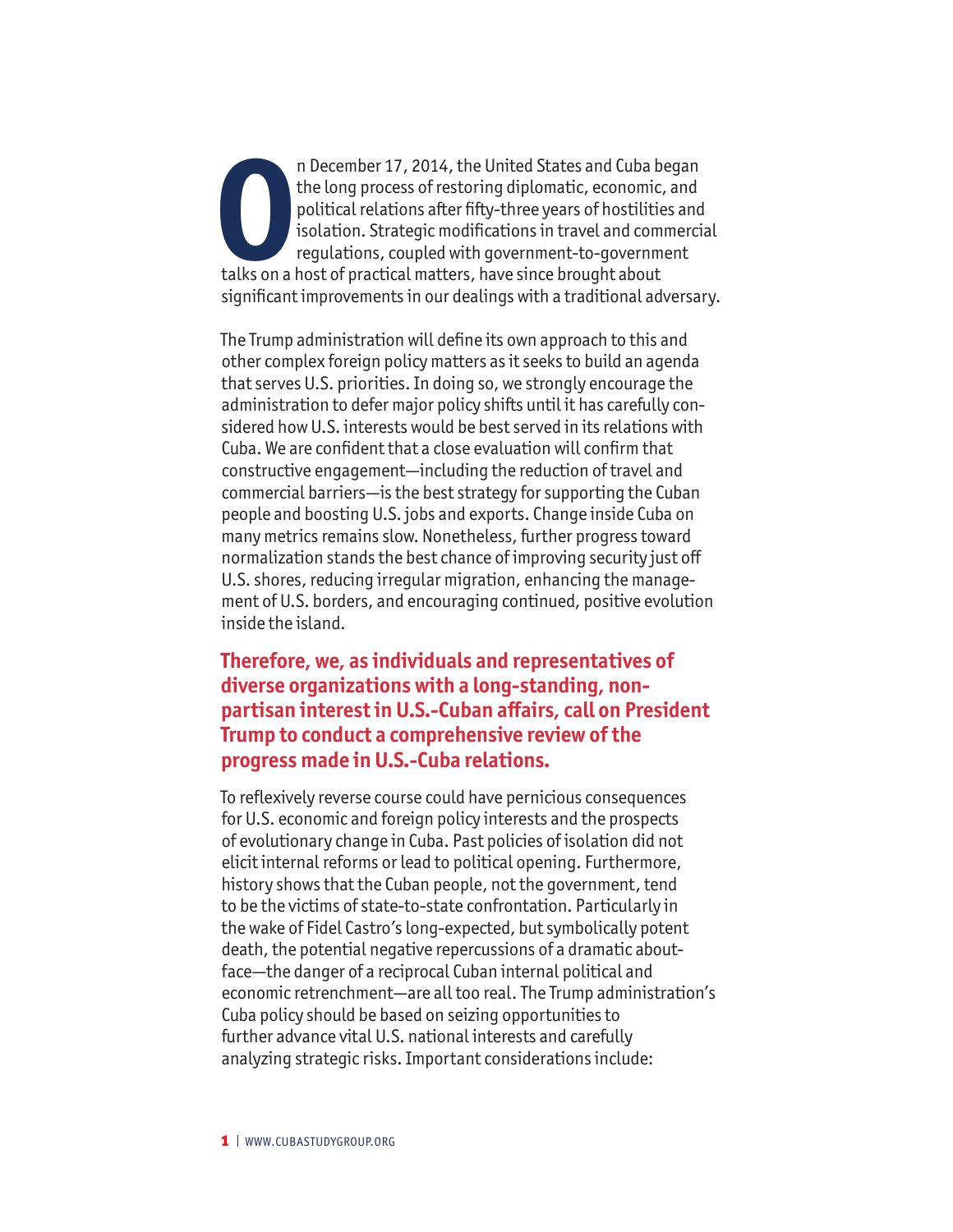## Gains from Engagement

- **• U.S. Job Creation.** Cuba imports 80% of its food, including millions of tons annually from U.S. agricultural states. Further engagement would allow the United States to gain greater market share from economic competitors such as China, Vietnam, and Brazil and employ thousands of U.S. workers in agribusiness, infrastructure, tech, and tourism.
- **• Cuban-American support.** Lifting restrictions on remittances and travel allowed Cuban-Americans to directly help their families in Cuba buy food and basic household goods, as well as provide critical seed funding for the island's nascent private sector.
- **• Cuba's burgeoning entrepreneurial sector.** The entrepreneurial sector has emerged as a significant factor in debates inside Cuba about economic and political reforms. In just a few years, it has grown to account for 30% of the country's workforce. U.S. travelers to Cuba have become the principal source of revenue for many small businesses. By freeing Cuban-Americans, and later, all U.S. citizens to remit funds, the U.S. has become the source for 70% to 80% of the sector's start-up and growth capital.
- **• Greater access to information.**Internet access is growing, and continued engagement can further contribute to connectivity and the development of civil society in Cuba.

## Unnecessary Risks of Disengagement

- **• National Security.** Collaboration with Cuba on counterterrorism, counter-narcotics, and law enforcement helps protect the U.S. homeland. A pivot away from normalization could hurt U.S. national security and cause Cuba to turn more heavily toward strategic rivals such as China, Russia, and Iran.
- **• Migration.** The past two years have witnessed the highest annual numbers of Cubans migrating to the U.S. in thirty-five years as they seek greater opportunities and fear the repeal of the Cuban Adjustment Act. The United States must cooperate with Cuba to prevent irregular migration and ensure its borders are secure, or risk the uncontrolled arrival of tens of thousands more Cuban migrants, as occurred in the 1980s and 1990s.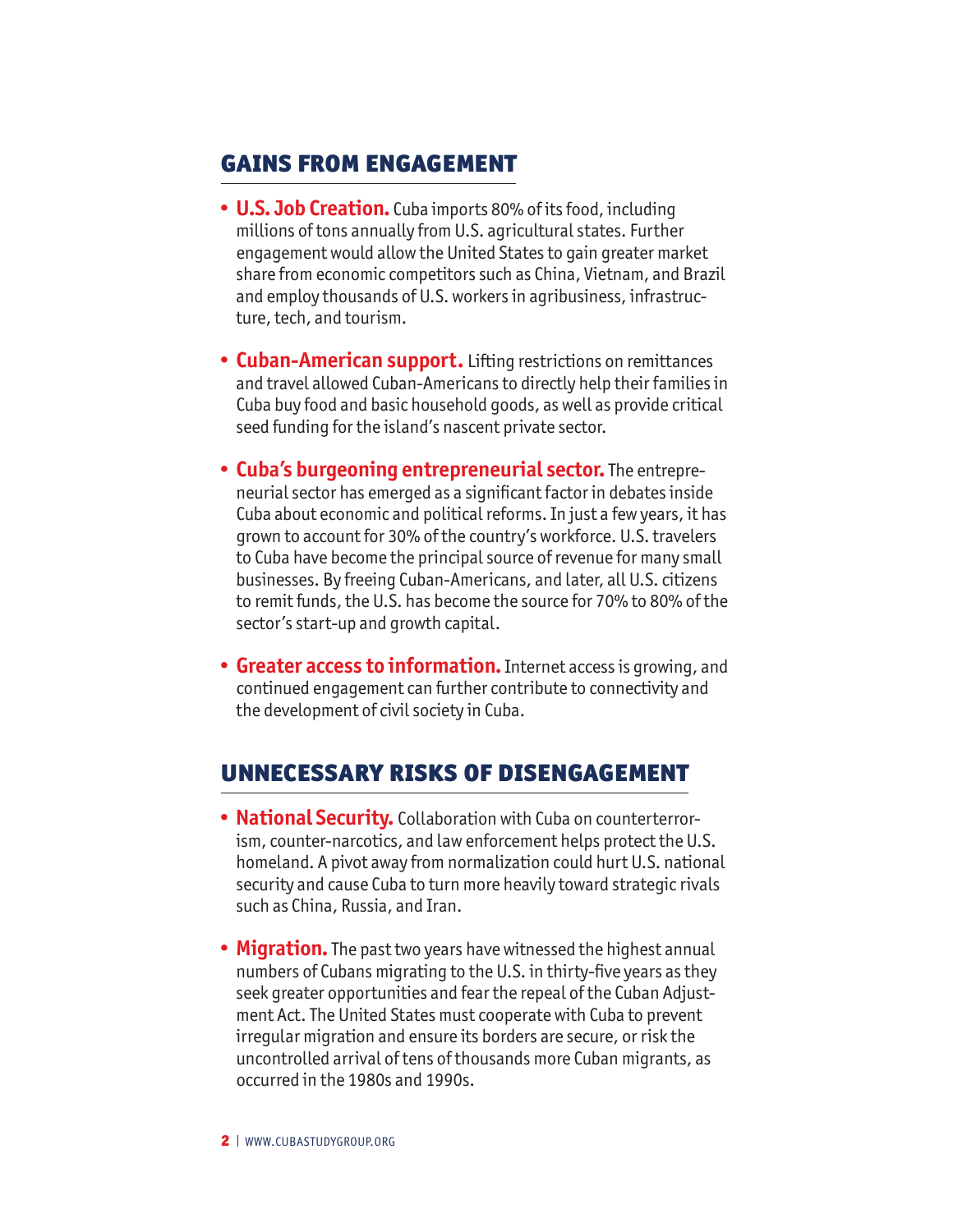- **• Regional Affairs.** Prior to 2014, Cuba was a thorn in the side of U.S.-Latin American relations. By pursuing policies of engagement, the United States has undercut the view that it is Cuba's enemy. This environment has made collaboration possible on important transnational issues. To reverse the clock would make the United States once again the "bad guy" in hemispheric affairs, precisely at a time when governments in the region are beginning to view the United States and Cuba outside of a "them or us" framework.
- **• Human Rights.** Cubans now have greater freedoms to travel, buy and sell property, and access the internet. Cuba's human rights record was worse in the long era before normalization began. It is now subject to discussion in regular dialogues between U.S. and Cuban officials, and those discussions should continue.

## Future Opportunities and Issues

- **• U.S. Claims.** Nearly 6,000 certified claims for expropriated U.S. properties await compensation. Diplomatic discussions of these claims have begun, and they are most likely to produce positive results in an environment of improving relations. Separately, engagement increases the odds that the Cuban government may eventually establish legal mechanisms, including market-driven transactions, to facilitate the resolution of claims on properties previously owned by members of the Cuban diaspora and their families.
- **• Cuba's Leadership Transition.** In November 2016, Fidel Castro died, and President Raúl Castro will step down as head of state when his term ends in February 2018. In a new leadership scenario, a revival of bilateral tensions could tilt the scales toward the internal, ideological hardline. It is clearly best for the United States to remain engaged during this period of transition rather than revert to failed policies of isolation and conflict.